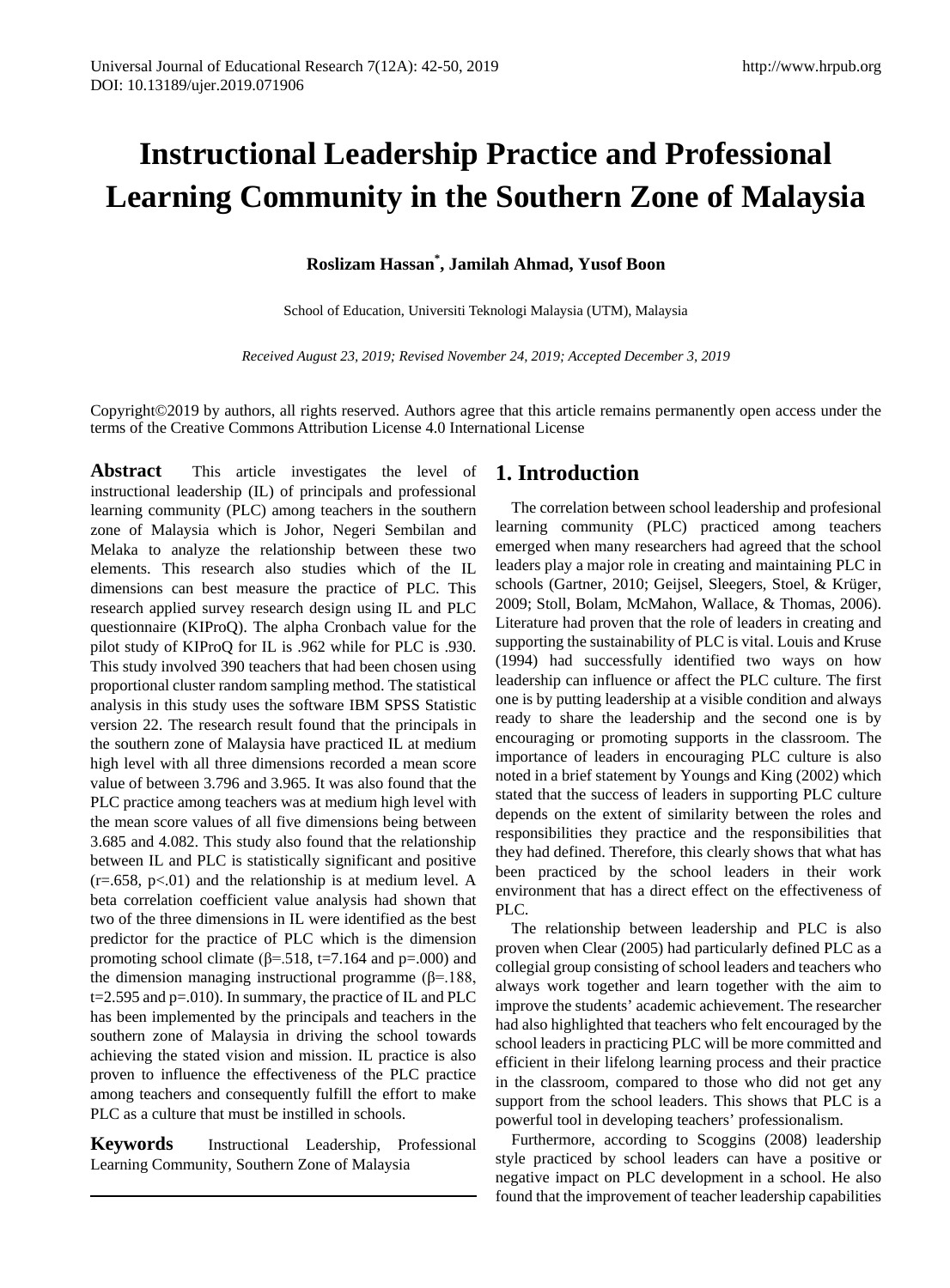caused by the leadership style of their school leaders has also affected the development of PLC in the school. As a result, this study has succeeded in adding literary materials related to educational leadership by stating that a school leader's leadership style is closely related to PLC culture. The findings of this study have also provided its own specialized basic knowledge to improve the quality of PLC implementation in schools. Furthermore, many past researchers such as Blankstein (2004); Huffman and Hipp (2003); and Reeves (2006) suggested that school leaders play a big and important role in helping their schools to cultivate PLC.

McLaughlin and Talbert (2001) also pointed out that it was difficult for them to predict the success of PLC implementation in schools if they did not get support from school leaders. This support comes in how they manage school resources, support or impede social interactions, respond to the various educational policies that are available, and most importantly, bring in as many resources available to schools to fulfill various demands in PLC cultivation. Besides, school leaders also help create a learning culture by emphasizing the importance of teacher learning as well as critical dialogue and reflection as they influence the social and physical climate of the school (Griffith, 1999).

School leaders also provide the core elements needed to maintain PLC sustainability through a number of ways such as their words and actions, how they build their teacher schedules and their ability to distribute teacher workloads so that teachers' duties and responsibilities can be shared fairly and equally. While the social interaction of school leaders can be seen to facilitate in developing trust, collaboration and dissemination of knowledge and expertise among teachers. School leaders can also help teachers to face various demands from the new educational policies or the many and rapid changes that are seen to be extremely disturbing the continuity of the school's improvement process (DeMatthews, 2014).

Based on the discussion above, it can be concluded that leadership plays an important role in ensuring the sustainability of PLC culture in a school. Support in either humanity or resources is crucial to ensure that learning culture among teachers can be continued so that all knowledge and expertise can be shared and spread widely. Ultimately, this will improve the teacher's quality and students' academic achievement.

# **2. Research Objectives**

The objective of this research is to identify the level of practice for the principals' IL and PLC in three states of the Southern Zone of Malaysia which are Johor, Negeri Sembilan and Melaka and the relationship between the two practices. To be more precise, this study has four objectives to be fulfilled to reach the aims of the study which are as follow:

- i. To identify the level of principals' IL in the southern zone of Malaysia.
- ii. To identify the level of PLC among teachers in the southern zone of Malaysia.
- iii. To analyze the relationship between IL and PLC.
- iv. To determine the dimension of IL that can be the best predictor for the PLC practice.

## **3. Research Design**

This research applies quantitative method using survey to study the principals' practice level of IL and the teachers' practice level of PLC in the Southern Zone of Malaysia. The quantitative design is chosen because of its ability to analyze numerical data in a research in which the data has been collected and analyzed to clarify and forecast a phenomenon (Chua, 2006; Gay, Mills, & Airasian, 2012; Muijs, 2011).

Surveys through questionnaire had been popular in various fields, especially in science social researches (Chua, 2006) and education (McMillan, 2013). According to Gay et al., (2012), survey research is suitable for researches that include an evaluation on perceptions, attitudes, trust, practice, interest or characteristics of a group of respondents. This survey method is chosen for its ability to give measurable explanation through numeric for the PLC variable, it is more economically efficient and also accurate in presenting information regarding the research population (Muijs, 2011).

#### **3.1. Research Sample and Population**

The research population focused on teachers who serve at national schools in Johor, Negeri Sembilan and Melaka. Based on the draft obtained by the Department of State Education for the three states on the  $31<sup>st</sup>$  of December 2016, the total number of teachers is 30,830 people. To determine the sample size for this study, several basic considerations had been taken. According to Cohen et al. (2013), a research which applies random sampling technique requires a big sample size so that the sample can illustrate the represented population accurately. Besides, the research design also affects the sample size. For quantitative researches, the sample size required is huge especially if inferential statistics are implemented in the research (Cohen et al., 2013).

Based on the Sample Size Table by Krejcie and Morgan, for a population of 30,830 people, the number of sample needed is only 379 people (Krejcie & Morgan, 1970; Sekaran, 2003). However, in this research, the researcher added the sample size up to 390 people. This value is obtained after the original value has been rounded off. Adding the number of samples is encouraged and suggested by Babbie (2014), Cohen et al. (2013), Creswell (2014) and Slavin (2007) in which they believe that the bigger the sample size is the better it avoids errors in sampling, increases reliability and makes up for the probability of the questionnaire not being returned.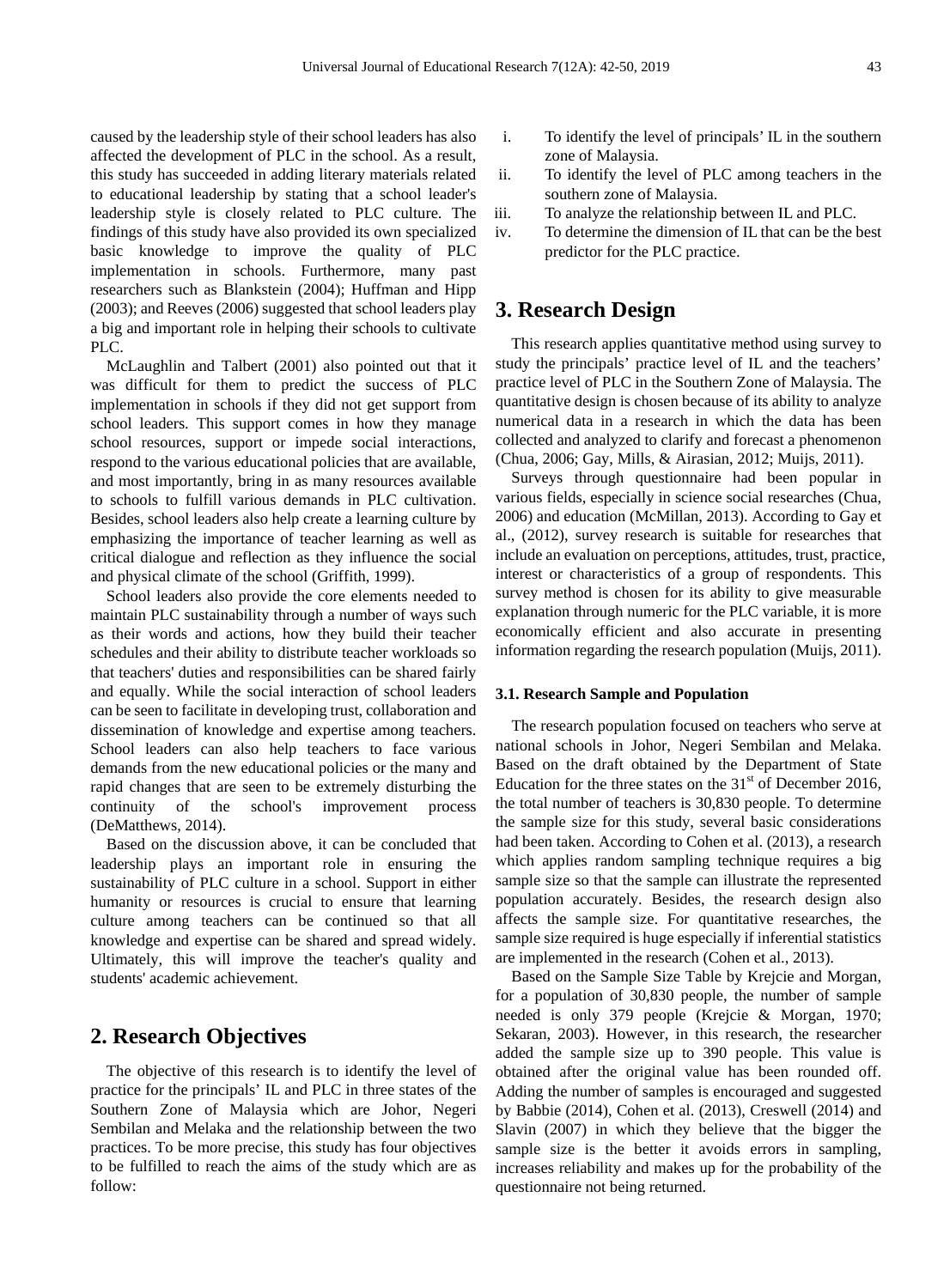#### **3.2. Research Instrument**

This study uses a questionnaire of IL and PLC (KIProQ) which comprises 75 items to study the principals' practice level of IL and the teachers' practice level of PLC in Johor, Negeri Sembilan and Melaka. The alpha Cronbach value for the pilot study of KIProQ is 0.962 for IL and 0.930 for PLC. KIProQ was constructed by the researcher based on the dimensions used in building the two best questionnaires in the field of IL and PLC which are "Principal Instructional Management Rating Scale" (PIMRS) by Hallinger (1990) and "School Professional Staff as Learning Communities Questionnaire" (SPSLCQ) by Hord (1997a). The researcher only applies the dimensions in the questionnaire and all items in this study's instrument are constructed by the researcher himself to suit Malaysian education system.

#### **3.3. Descriptive Statistical Analysis**

In this research, descriptive analysis based on mean score value is used to identify the level of practice of IL and PLC. To measure the level of mean score, Table of Mean Score Interpretation constructed by Nunnally and Berstein (1994) is used in this study. The Table is as shown in Table 1.

**Table 1.** Table of Mean Score Interpretation (Nunnally & Berstein, 1994)

| <b>Mean Scale</b> | Level       |
|-------------------|-------------|
| $4.01 - 5.00$     | High        |
| $3.01 - 4.00$     | Medium High |
| $2.01 - 3.00$     | Medium Low  |
| $1.00 - 2.00$     | Low         |

#### **3.4. Inferential Statistical Analysis**

Inferential statistics explain the relationship between variables and the characteristics of samples chosen from a research population (Chua, 2006b). According to Sekaran (2003), the data analysis method for inferential statistics is used to get an inference from statistics of a sample to the whole population. In this study, inferential statistics which are Pearson-correlation and multiple regression were used to achieve the third and fourth objectives.

#### 3.4.1. Pearson-Correlation Test

The third objective is to analyze the relationship between two variables which are IL and PLC. To achieve this objective, Pearson-Correlation Test (Pearson Product-moment) with numerical scales being used (Chua, 2006b; McMillan, 2013). According to Babbie (2012) and Shaughnessy, Zechmeister, and Zechmeister (2012), Pearson-Correlation Test is suitable to be used for two variables with interval scale. The strength of a correlation is represented by correlation coefficient (r), a value that shows the strength of a relationship between two variables (independent and dependent). Chua (2006b) stated that the correlation coefficient (r) is in between  $+1.00$  to  $-1.00$  as shown in Table 2.

**Table 2.** Correlation Coefficient and Correlation Strength (Chua, 2006b)

| <b>Correlation Coefficient Size (r)</b> | <b>Correlation Strength</b> |
|-----------------------------------------|-----------------------------|
| .91 to 1.00 or $-91$ to $-1.00$         | Very Strong                 |
| .71 to .90 or $-71$ to $-90$            | Strong                      |
| $.51$ to $.70$ or $-.51$ to $-.70$      | Medium                      |
| .31 to .50 or $-31$ to $-50$            | Weak                        |
| .01 to .30 or $-01$ to $-30$            | Very Weak                   |
| .00                                     | No Correlation              |

#### 3.4.2. Multiple Regression Test

Multiple regression test is used to identify changes in two or more factors (independent variables) that contribute to changes in a dependent variable (Chua, 2006b). Howitt and Cramer (2011) stated that multiple regression tests are the statistical tests used to find the best predictors (independent variables) by showing the value of relationships and contributions (r²) between the studied variables simultaneously. Through multiple regression analysis, the effectiveness of independent variables (predictors) will be shown when it is simultaneously tested with the assumption that they have equal interest in dependent variables (Field, 2013). According to Chua (2006b), there are three types of procedures in conducting multiple regression: first, backward settlement procedure (full mode), second, forward settlement procedure and third, stepwise settlement procedure (by level or step by step).

For the purpose of this study, the third procedure, which is stepwise (stepwise) settlement procedure was used in achieving the fourth objective of the study. This procedure has several advantages over the first two procedures. According to Diekhoff (1992), this procedure is more economical than two other procedures because through this procedure only a significant predictor variable will be included in the regression. The second advantage is that this procedure avoids the occurrence of multicollinearity problems that occurred due to the strong correlation between the predictor variables. This strong correlation will cause the regression analysis to run poorly (Diekhoff, 1992). This problem can be solved by not including the problematic variable in the regression.

To interpret the findings from multiple regression, the value of r² (also known as coefficient of determination) will be used to measure the percentage of changes in the dependent variable (criterion) which was caused by the changes in predictor variables (independent) (Bryman & Cramer, 2001; Creswell, 2012; Fraenkel, Wallen, & Hyun, 2014; Miller, 2005). The r² value is between 0 and 1 which can also be converted to a percentage of 0 to 100 percent. For example, if the r<sup>2</sup> reading for multiple regression analysis test between the first predictor variables (defining goals - the first dimensions of IL) with the dependent variable (criterion) is .695, this means that the first predictor variable can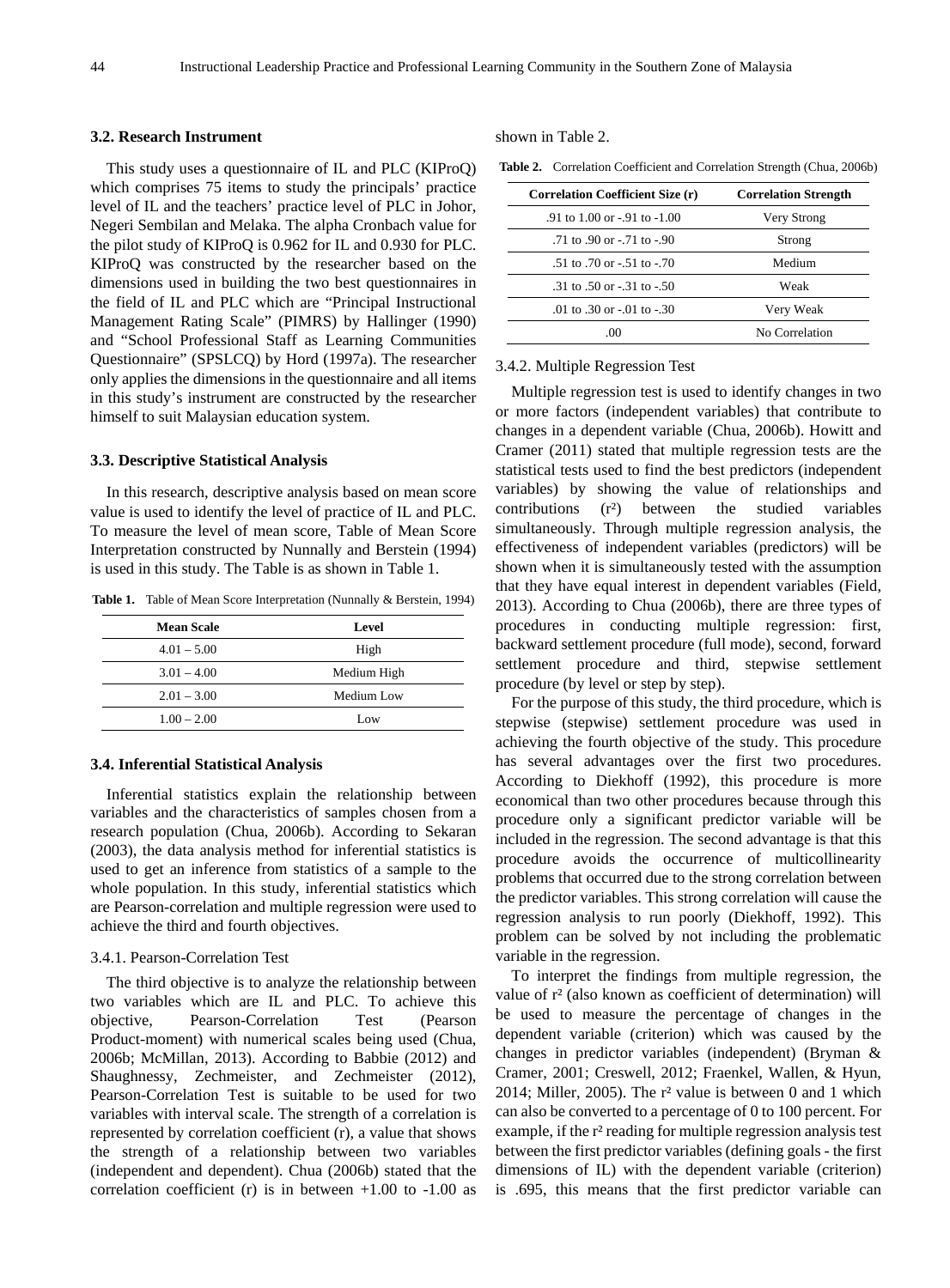influence up to 69.5 percent variance towards the dependent variable (criterion), which is the PLC practice in school.

# **4. Research Findings**

## **4.1. Principals' IL Practice Level in the Southern Zone of Malaysia**

After analyzing each item in the IL functions, a full analysis based on 3 dimensions and 10 functions can be summarized as shown in Table 3. This analysis is explained by using the values of mean and standard deviation as well as the interpretation of the practice level. Referring to the table, it was found that the level of IL practice was at medium high  $(M = 3.8850, SP = .59626)$ . In terms of the comparison between the dimensions, it was found that the practice of defining the school goal showed a mean  $(M = 3.9646, SP)$  $= .6976$ ) which was higher than the overall mean value (M  $=$ 3.8550), while the dimension of organizing instructional program ( $M = 3.8043$ ,  $SP = 6105$ ) and promoting school climate ( $M = 3.7961$ ,  $SP = .6005$ ) showed lower mean.

An analysis had also been performed for each function to determine the level of practice of those functions that represent the three dimensions of IL. The dimensions of defining the school goals consisting of two functions indicate that the principals practice the task of framing the school goals ( $M = 3.9026$ ,  $SP = .7275$ ) and communicating school goals ( $M = 4.0267$ ,  $SP = .7330$ ) at moderate high and high levels. For the dimension of managing instructional programs which have three functions, the principal is able to carry out all the functions at medium high level which are supervising and making instructional evaluations  $(M =$ 3.8621, SP = .6554), coordinating the curriculum ( $M =$ 3.9041,  $SP = .6588$ ) and monitoring students' development  $(M = 3.6467, SP = .6665).$ 

The third dimension is to encourage the school climate and only one function is practiced by the principals at high level which is to encourage professional development ( $M = 4.0451$ ,  $SP = .6356$ ) among teachers. While the other four functions show that the principals practice functions such as protecting instructional period ( $M = 3.7282$ ,  $SP = .6447$ ), always seen  $(M = 3.6892, SP = .7107)$ , providing incentives for teachers  $(M = 3.6328, SP = 7656)$  and incentives for students' learning ( $M = 3.8851$ ,  $SP = .7146$ ) at medium high level.

Overall, the principals in the Southern Zone of Malaysia show medium high level of IL practice based on the three dimensions and the 10 functions found in the leadership. The dimension with the highest implementation stage is defining school goals, followed by the management of instructional programmes and promoting school climate. Therefore, it can be concluded that the principals in the Southern Zone of Malaysia have practiced IL in leading the teachers to enhance academic excellence and student development.

| <b>Dimension and function</b>                  | Mean $(M)$ | <b>Standard Deviation (SD)</b> | <b>Practice Level</b> |
|------------------------------------------------|------------|--------------------------------|-----------------------|
| Defining school goals                          | 3.9646     | .6976                          | Medium High           |
| Framing school goals                           | 3.9026     | .7275                          | Medium High           |
| Communicating school goals                     | 4.0267     | .7330                          | High                  |
|                                                |            |                                |                       |
| <b>Managing instructional programmes</b>       | 3.8043     | .6105                          | Medium High           |
| Supervising and evaluating<br>instructional    | 3.8621     | .6554                          | Medium High           |
| Coordinating the curriculum                    | 3.9041     | .6588                          | Medium High           |
| Monitoring students' development               | 3.6467     | .6665                          | Medium High           |
|                                                |            |                                |                       |
| <b>Promoting school climate</b>                | 3.7961     | .6005                          | Medium High           |
| Protecting instructional period                | 3.7282     | .6447                          | Medium High           |
| Always seen                                    | 3.6892     | .7107                          | Medium High           |
| Providing incentives for teachers              | 3.6328     | .7656                          | Medium High           |
| Encouraging professional<br>development        | 4.0451     | .6356                          | High                  |
| Providing incentives for<br>students' learning | 3.8851     | .7146                          | Medium High           |
| Overall mean                                   | 3.8550     | .5963                          | <b>Medium High</b>    |

**Table 3.** Analysis for the Principals' IL Practice Level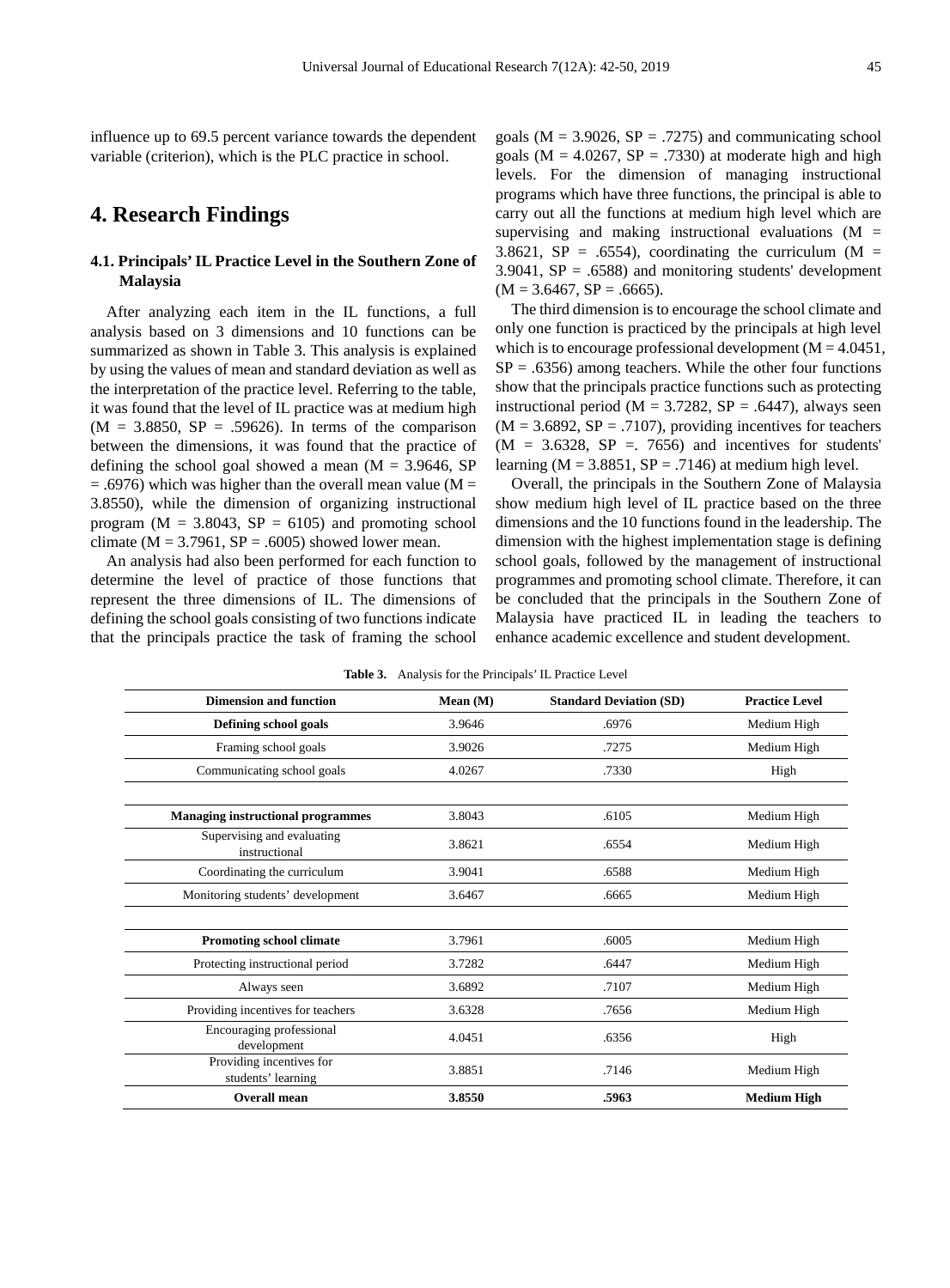### **4.2. Teachers' Practice Level of PLC in the Southern Zone of Malaysia**

The overall analysis of PLC implementation among teachers in the Southern Zone of Malaysia is based on the five dimensions of PLC as shown in Table 4. This analysis is explained using mean and standard deviation as well as the interpretation of the practice level. Based on the table, it is clear that PLC practice among teachers in the Southern Zone of Malaysia is at medium high level  $(M = 3.8456, SP)$ = .47534). The dimension of sharing the vision and missions is the only dimension that is practiced at high level  $(M =$ 4.0821,  $SP = .5444$ ) and it exceeded the overall mean value. Meanwhile, the other four dimensions are below the overall mean value and have a medium level of practice. The dimensions are collective learning and learning application  $(M = 3.8564, SP = .5237)$ , followed by dimension of leadership sharing and supportive leadership ( $M = 3.8323$ ,  $SP = .6301$ ), and the dimension of organization support (M =  $3.7723$ ,  $SP = .6284$ ). Whereas the dimension with the lowest mean score is the sharing of personal practices  $(M = 3.6851,$  $SP = .5625$ .

Overall, teachers in the Southern Zone of Malaysia have practiced PLC at medium high to high levels and the dimension of sharing vision and mission is the highest

performing dimensions. Meanwhile, other dimensions such as leadership sharing and supportive leadership, collective learning and learning application, sharing of personal practices and organization support are still practiced but at medium high levels. Hence, it can be concluded that the teachers in the Southern Zone of Malaysia have embraced PLC practices in their daily work with the aim of improving self-quality from various aspects, particularly in teaching, to contribute to the quality of learning and academic achievement of students.

#### **4.3. Analyzing the Relationship between IL and PLC**

To study the relationship between the principals' IL practice and the teachers' implementation of PLC in the Southern Zone of Malaysia, a Pearson correlation test (Pearson Product-moment) was conducted as the data for both variables are ordinal. This test is also used to test the first hypothesis which is:

Ho1: There is no significant relationship between IL and the PLC.

The correlation strength between the relationships of both variables is based on correlation coefficient and correlation strength (Refer Table 2). The result of Pearson correlation analysis is shown in Table 5.

|  | <b>Table 4.</b> Analysis of PLC Practice Level |  |  |  |
|--|------------------------------------------------|--|--|--|
|--|------------------------------------------------|--|--|--|

| <b>Dimensions</b>                             | Mean $(M)$                     | <b>Standard Deviation (SD)</b> | <b>Practice Level</b> |  |  |  |  |
|-----------------------------------------------|--------------------------------|--------------------------------|-----------------------|--|--|--|--|
| Sharing of vision and mission                 | 4.0821                         | .5444                          | High                  |  |  |  |  |
| Leadership sharing and supportive leadership  | 3.8323                         | .6301                          | Medium High           |  |  |  |  |
| Collective learning and learning application  | 3.8564                         | .5237                          | Medium High           |  |  |  |  |
| Sharing of personal practices                 | 3.6851                         | .5625                          | Medium High           |  |  |  |  |
| Organization support                          | 3.7723                         | .6284                          | Medium High           |  |  |  |  |
| Overall mean                                  | 3.8456<br>.4753<br>Medium high |                                |                       |  |  |  |  |
| Correlation of IL and PLC<br>Table 5.         |                                |                                |                       |  |  |  |  |
| <b>PLC</b><br><b>Dimension</b>                |                                |                                |                       |  |  |  |  |
|                                               | r                              | $r^2$                          | $Sig**$               |  |  |  |  |
| Defining school goals                         | .549                           | .301                           | .000                  |  |  |  |  |
| Managing instructional programmes             | .633                           | .401                           | .000                  |  |  |  |  |
| Promoting school climate                      | .679                           | .461                           | .000                  |  |  |  |  |
| $\mathbf{L}$                                  | .658                           | .433                           | .000                  |  |  |  |  |
| Note: ** correlation is significant at $p<01$ |                                |                                |                       |  |  |  |  |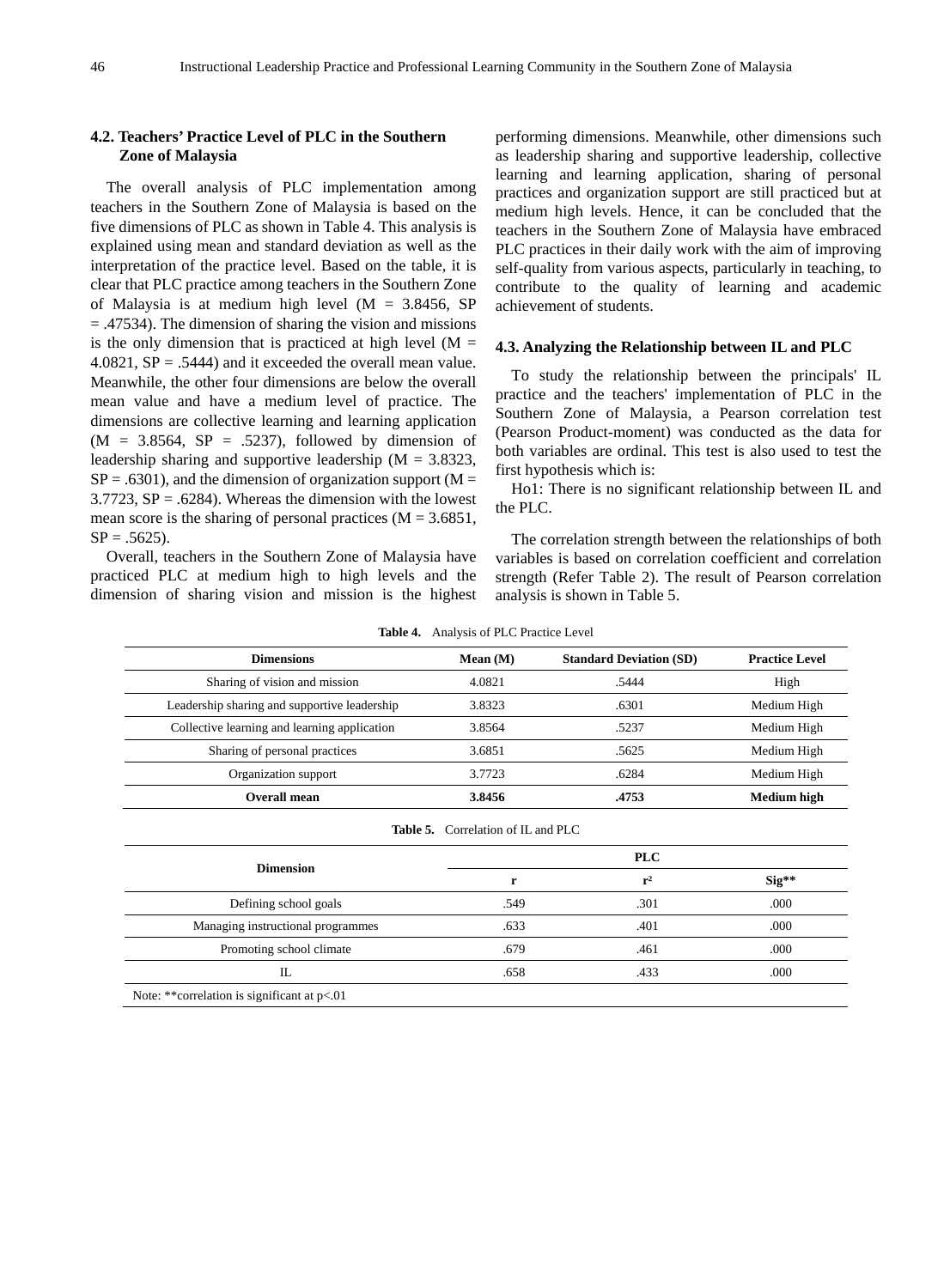Based on the results of the analysis, it is found that the relationship between IL and PLC is statistically significant and positive  $(r = .658, p < .01)$ . However, the relationship exists at medium level. The value of the variance  $(r^2 = .433)$ indicates that 43.3 percent of the overall change in the implementation of PLC practice among teachers is due to the principal's IL factor. Meanwhile 56.7 percent of further changes in PLC implementation may be due to other factors that were not studied in this research.

Based on these findings, the Ho1 hypothesis is rejected as there is a significant relationship, but at medium level between the principals' practice of IL and the teachers' practice of the PLC in the Southern Zone of Malaysia. This study has also analyzed the relationship between the three dimensions of IL and the PLC practice. The findings show that there are statistically significant and positive relationships between the three dimensions and the PLC practice. All dimensions that represent IL show a medium relationship, in which they are the dimensions of promoting the school climate  $(r = .679, p < .01)$ , followed by the dimension of managing instructional programmes ( $r = .633$ ,  $p \lt 0.01$ ) and dimension of defining school goals ( $r = .549$ , p  $< 01$ ).

In conclusion, based on the perception of teachers in the Southern Zone of Malaysia, it is found that there is a statistically and positively significant relationship between IL and PLC, and their correlation strength is moderate. This finding clearly demonstrates that the principals' IL is able to influence the implementation of PLC among teachers. The implication is that the higher the level of IL practice of the principals is, the higher the PLC practice is among the teachers in the Southern Zone of Malaysia which are Johor, Negeri Sembilan and Melaka.

#### **4.4. Identifying the IL dimension that can be the Best Predictor for the Practice of PLC**

Multiple regression analysis was used to identify what is the dimension of IL (independent variables) that can be the best predictor of the implementation of PLC (dependent variable) among teachers in the Southern Zone of Malaysia. In addition, multiple regression analysis was also conducted to test the second hypothesis of the study which is:

Ho2: No dimension of IL is the best predictor of the professional learning community practice.

Hypothesis Ho2 is explained in detail below:

Ho2a: There is no dimension of defining school goals as the best predictor of the PLC practice.

Ho2b: There is no dimension of managing instructional programmes as the best predictor of the PLC practice.

Ho2c: There is no dimension of promoting the school climate as the best predictor of the PLC practice.

Table 6 shows that among the three dimensions of IL, only two dimensions have correlation and contribute significantly (47%) statistically  $(p \lt 0.05)$  towards the teachers' PLC practice in the Southern Zone of Malaysia.

The two dimensions are promoting school climate (the third dimension) and managing instructional programmes (the second dimension). However, based on Ho2a, Ho2b, and Ho2c that have been constructed, the results of this study have rejected the assumptions of the researcher in Ho2b, and Ho2c which stated that managing instructional programmes and promoting the school climate are not the best predictor for PLC practice. This means that only Ho2a is accepted, where there is no dimension of defining school goals as the best predictor in the practice of PLC.

The best and highest predictor of teachers' PLC practice in the Southern Zone of Malaysia is the dimension of promoting school climate ( $\beta$  = .518, t = 7.164 and p = .000). Significant t-test at  $p < 0.05$  and R square value (R<sup>2</sup> = .461) shows that the dimension of promoting school climate has 46.1 percent of contribution in PLC implementation. This situation explains that when the IL score of principals for the dimension promoted the school climate increase in one unit, then the level of PLC practice among teachers increased by .518 units. This finding demonstrates that the dimension of promoting the school climate from the principals' IL is the best predictor which contributed 46.1 percent to the practice of the PLC among teachers in the Southern Zone of Malaysia.

The second predictor which had contributed as much as .9 percent to PLC practice is the dimension of managing instructional programmes ( $β = .188$ ,  $t = 2.595$  and  $p = .010$ ). The t-test result was also significant at  $p < 0.05$  and the value of R squared  $(R<sup>2</sup> = .470)$ . This means that when the principals' IL score for the dimension of managing instructional programmes increases by one unit, the teacher's PLC practice also increases by .188 units.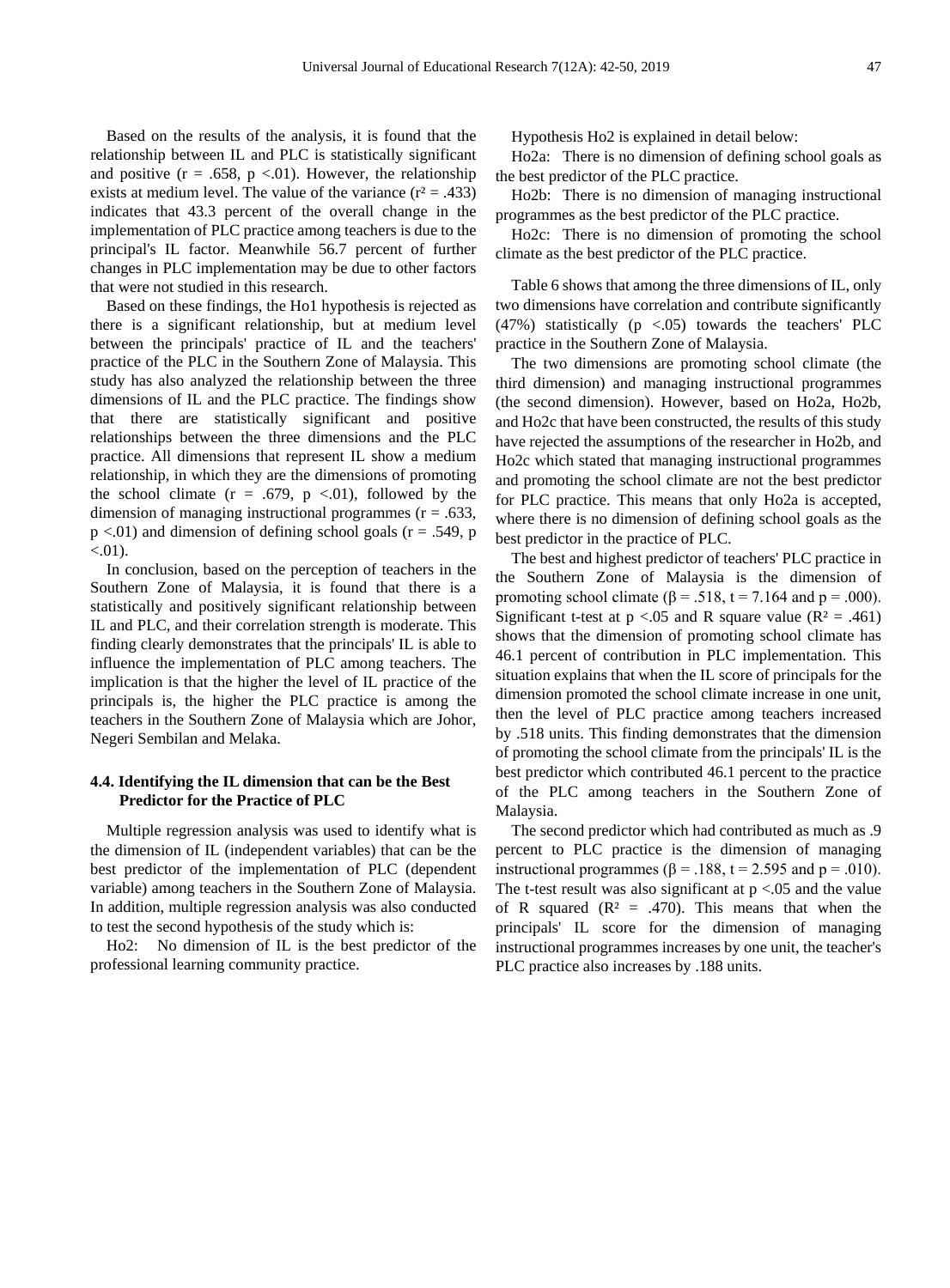| Dimension of IL                  | B     | Beta $(\beta)$ | t value | Sig. t | $\mathbb{R}^2$ | Contribution $(\% )$ |
|----------------------------------|-------|----------------|---------|--------|----------------|----------------------|
| Promoting school climate         | .410  | .518           | 7.164   | .000   | .461           | 46.1                 |
| Managing instructional programme | .146  | .188           | 2.595   | .010   | .470           | .9                   |
| Constant                         | 1.733 |                | 14.964  | .000   |                |                      |
| $\mathbb{R}$                     |       | .686           |         |        |                |                      |
| $R^2$                            |       | .471           |         |        |                |                      |
| Adjusted $\mathbb{R}^2$          |       | .470           |         |        |                |                      |
| <b>Standard Error</b>            |       | .347           |         |        |                |                      |

**Table 6.** Analysis Multiple Regression (*Stepwise*): IL Dimension Contribution to Changes in the Practice of PLC

|  |  | Table 7. Analysis of Multiple Regression (Stepwise): Variance Analysis |  |  |  |  |
|--|--|------------------------------------------------------------------------|--|--|--|--|
|--|--|------------------------------------------------------------------------|--|--|--|--|

| <b>Source</b>                     | <b>Squared Total</b> | <b>Degree of Freedom</b> | <b>Squared Mean</b> | <b>F</b> Value | <b>Significant Level (p)</b> |
|-----------------------------------|----------------------|--------------------------|---------------------|----------------|------------------------------|
| Regression                        | 41.353               | ◠                        | 20.676              | 171.933        | .000                         |
|                                   |                      |                          |                     |                |                              |
| Residual                          | 46.540               | 387                      | .120                |                |                              |
|                                   |                      |                          |                     |                |                              |
| Total                             | 87.893               | 389                      |                     |                |                              |
| Note: $*$ significant at $p<0.05$ |                      |                          |                     |                |                              |

The F-test result in Table 7 shows that there is a relationship between the two dimensions in the independent variable (IL) and the teachers' PLC practice  $(F (2, 387)) =$ 171.933) at the significant level  $p < .05$ . The result of the multiple regression analysis carried out giving the R square value ( $R^2 = .470$ ) showed a change in the combination of two dimensions of IL which are promoting school climate and managing instructional programmes where they contributed 47 percent to changes in teachers' PLC practice in the Southern Zone of Malaysia. This means that there is a 53 percent change in the teachers' PLC practice that is unpredictable due to other variables (other factors) that are not studied in this study.

Generally, the overall contribution of two independent variables (promoting school climate and managing instructional programmes) which are significant towards the teachers' PLC practice in the Southern Zone of Malaysia can be formed through the regression equation as shown in the following:

 $Y = .518X1 + .188X2 +$ 

Where;

Y = Teachers' PLC practice  $X1$  = Promoting school climate

 $X2 =$  Managing instructional programmes

Based on the above regression equation, it can be

concluded that the dimensions of promoting school climate and managing instructional programs have significant correlations, give contributions and are the predictors for teachers' PLC practice in the Southern Zone of Malaysia. It is found that the key predictor of the teachers' PLC practice is promoting the school climate, followed by managing instructional programmes. This means that only Ho2a is accepted because there is no dimension of defining school goals as the best predictor of the practice of PLC.

## **5. Conclusions**

In general, the principals' practice of IL and the teachers' practice of PLC in the Southern Zone of Malaysia is at medium high level. The findings also show that there is a statistically and positively significant relationship between the IL and PLC, and this proves that the principals' IL practice can influence their teacher's practice of PLC. In order to identify the best predictor in encouraging the practice of PLC, the findings show that only two dimensions of IL are the best predictors of the PLC practice, which are promoting school climate and managing instructional programmes. In conclusion, the efforts of the principals and teachers in carrying out their respective duties should be acknowledged and recognized as they had done their best to cultivate quality work culture in their environment, solely to enhance students' academic and subsequently to achieve the dreams of ministries to produce educated individuals that would bring harmony to the country.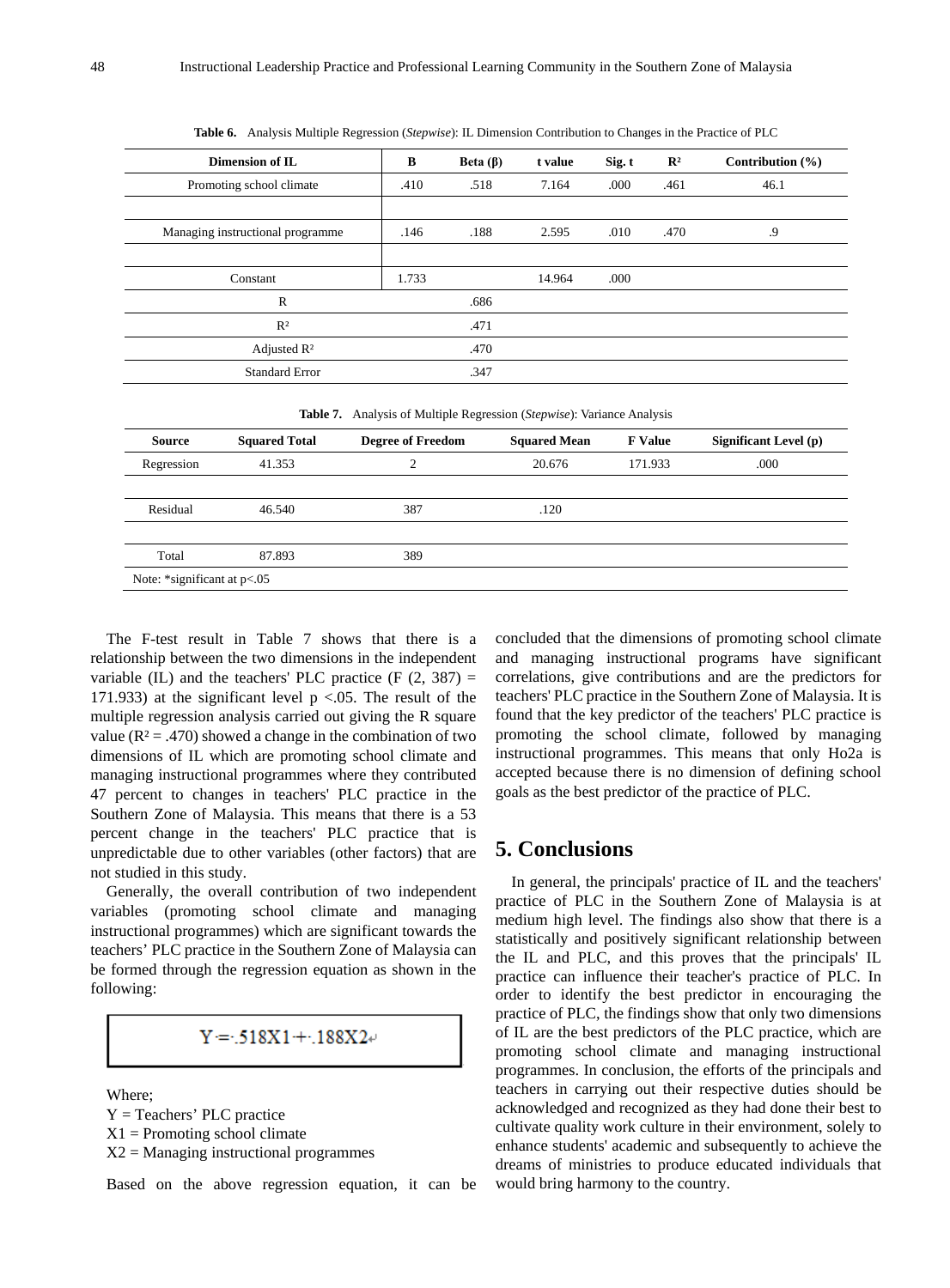# **REFERENCES**

- [1] Babbie, E. (2012). *The practice of social research* (12th ed.). Belmont, CA: Cengage Learning.
- [2] Babbie, E. (2014). *The basic of social research* (6th. ed.). USA: Wadsworth Cengage Learning.
- [3] Blankstein, A. M. (2004). *Failure is not an option: Six principles that guide student achievement in high performing schools*. Thousands Oaks, CA: Corwin Press & Hope Foundation.
- [4] Bryman, A., & Cramer, D. (2001). *Quantitative data analysis with SPSS release 10 for windows: A guide for social scientists* (1st ed.). Philadelphia, USA: Routledge Taylor & Francis Group. http://doi.org/10.4324/9780203471548
- [5] Chua, Y. P. (2006). *Asas statistik penyelidikan: Kaedah dan statistik penyelidikan (Buku 2)*. Kuala Lumpur: McGraw-Hill (Malaysia) Sdn. Bhd.
- [6] Clear, E. A. Le. (2005). *Relationships among leadership styles, school culture, and student achievement*. University of Florida. Retrieved fromhttp://onlinelibrary.wiley.com/doi/10 .1002/cbdv.200490137/abstract%5Cnhttp://etd.fcla.edu/UF/ UFE0013022/leclear\_e.pdf
- [7] Cohen, L., Manion, L., & Morrison, K. (2013). *Research methods in education* (7th ed.). New York and London:<br>Routledge Taylor & Francis Group. Routledge http://doi.org/10.1080/19415257.2011.643130
- [8] Creswell, J. W. (2012). *Educational research: Planning, conducting, and evaluating quantitative and qualitative research*. *Educational Research* (Vol. 4). http://doi.org/10.1017/CBO9781107415324.004
- [9] Creswell, J. W. (2014). *Research design: Qualitative, quantitative, and mixed methods approaches* (4th ed.). London: SAGE Publication. http://doi.org/10.4135/9781849208956
- [10] DeMatthews, D. (2014). Principal and teacher collaboration: An exploration of distributed leadership in professional learning communities. *International Journal of Educational Leadership and Management*, *2*(2), 176–206. http://doi.org/10.4471/ijelm.2014.16
- [11] Diekhoff, G. M. (1992). *Statistics for the social and behavioral sciences: Univariate, bivariate and multivariate*. Dubuque: William C Brown Publishers.
- [12] Field, A. (2013). *Discovering statistics using IBM SPSS statistics* (4th ed.). London: SAGE Publication.
- [13] Fraenkel, J. R., Wallen, N. E., & Hyun, H. H. (2014). *How to design and evaluate research in education* (9th ed.). New York: McGraw-Hill Education.
- [14] Gartner, S. (2010). *The importance of professional learning communities to improve classroom instruction*. Martin Luther College.
- [15] Gay, L. R., Mills, G. E., & Airasian, P. (2012). *Educational research: Competencies for analysis and applications* (10th ed.). New York: Pearson.
- [16] Geijsel, F. P., Sleegers, P. J. C., Stoel, R. D., & Krüger, M. L. (2009). The effect of teacher psychological and school organizational and leadership factors on teachers' professional learning in Dutch schools. *The Elementary School Journal*, *109*(4), 406–427. http://doi.org/10.1086/593940
- [17] Griffith, J. (1999). The school leadership/school climate relation: Identification of school configurations associated with change in principals. *Educational Administration Quarterly*, *35*(2), 267–291. http://doi.org/10.1177/00131619 921968545
- [18] Hallinger, P. (1990). Principal instructional management rating scale: Teacher form. Sarasota, FL: Leading Development Associates.
- [19] Hord, S. M. (1997). *Professional learning communities: Communities of continuous inquiry and improvement*. Austin, Texas: Southwest Educational Development Laboratory. http://doi.org/10.1177/1365480210376487
- [20] Howitt, D., & Cramer, D. (2011). *Introduction to research methods in psychology* (3rd ed.). Edinburgh Gate: Pearson.
- [21] Huffman, J. B., & Hipp, K. K. (2003). *Reculturing schools as professional learning communities*. Lanham, MA: Scarecrow Education.
- [22] James H. McMillan. (2013). *SAGE Handbook of research on classroom assessment*. *Sage Publications*. Thousands Oaks, CA: SAGE Publication.
- [23] Krejcie, R. V, & Morgan, D. (1970). Determining sample size for research activities. *Educational and Psychological Measurement*, *30*, 607–610.
- [24] Louis, K. S., & Kruse, S. D. (1994). *Professionalism and community: Perspectives on reforming urban school*. Newbury Park, CA.
- [25] McLaughlin, M. W., & Talbert, J. E. (2001). *Professional communities and the work of high school teaching* (1st. Ed.). Chicago, IL: University of Chicago Press.
- [26] Miller, J. E. (2005). *The Chicago guide to writing about multivariate analysis*. Chicago and London: The University of Chicago Press. http://doi.org/10.1198/tas.2006.s43
- [27] Muijs, D. (2011). *Doing quantitative research in education with SPSS* (2nd. ed.). London: SAGE Publication.
- [28] Nunnally, J. C., & Berstein, I. H. (1994). *Psychometric theory* (3rd ed.). New York: McGraw-Hill.
- [29] Reeves, D. B. (2006). *The learning leader: How to focus school improvement for better results*. Alexandria, USA: Association for Supervision and Curriculum Development.
- [30] Scoggins, K. T. (2008). *The impact of leadership capacity and style on professional learning communities in schools*. University of North Texas.
- [31] Sekaran, U. (2003). *Research methods for business: A skill-building approach* (5th ed.). Chichester, United Kingdom: John Wiley & Sons Ltd. http://doi.org/10.1017/CBO9781107415324.004
- [32] Shaughnessy, J. J., Zechmeister, E. B., & Zechmeister, J. S. (2012). *Research methods in psychology* (9th ed.). McGraw-Hill.